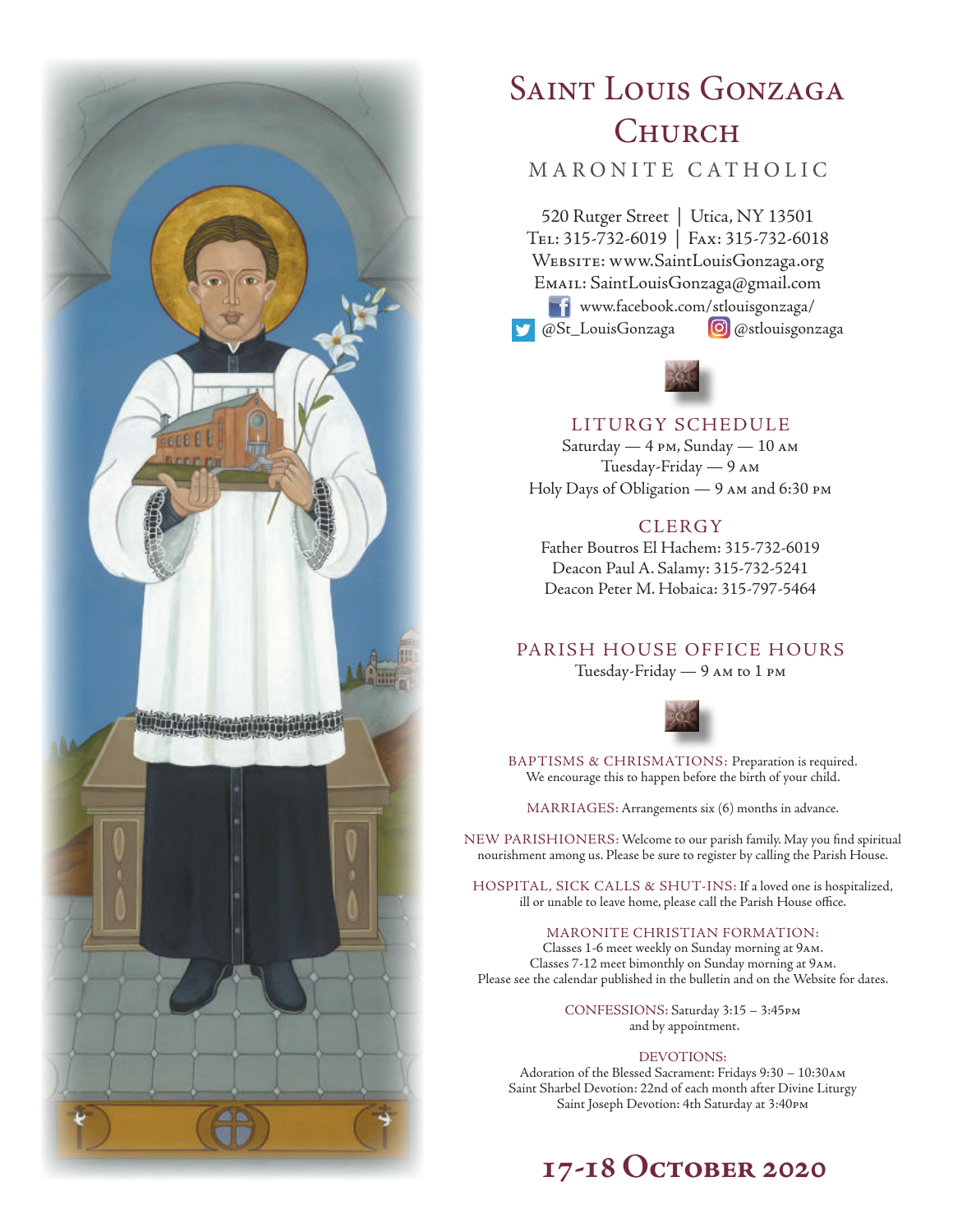# FEASTS **for 18 Oct – 25 Oct 2020**

|  | SUN 18 Oct 5th Sunday after Holy Cross |
|--|----------------------------------------|
|  | St. Luke the Evangelist                |
|  | Phil 2:12-18/Mt 25:1-13                |
|  | Mon 19 Oct St. Aaron of Antioch        |
|  | Sts. Jean de Brebeuf, Isaac            |
|  | Jogues, and Companions                 |
|  | TUE 20 OCT St. Shallita (Artemius)     |
|  | THU 22 OCT Pope St. John Paul II       |
|  | SAT 24 Oct St. Hareth (Hares) and      |
|  | Companions                             |
|  | SUN 25 OCT Sunday of Christ the King   |
|  | Rom 12:9-21/Mt 25:31-46                |
|  |                                        |

**CONTACTS** 

| Music: Nick Abounader 315-335-2239                 |
|----------------------------------------------------|
| Finance Council:                                   |
| Chair: Louis Raya315-794-1418                      |
| Assets Oversight: Bernie Sunderlin 315-796-7598    |
| Michael Hayduk 315-794-3045                        |
| Special Events: Betty Karrat 315-736-1615          |
| Kitchen & Hall:                                    |
| Mary Ann Tanoury-Loy 315-790-3307                  |
| Family Giving Committee:                           |
| George Nehme 401-742-5841                          |
| Buildings: Andrew Aery 518-528-1162                |
| Byron Elias315-737-7803                            |
| Pastoral Life Council:                             |
| Chair: Deacon Paul Salamy315-732-5241              |
| Communications: Glory Rasi 315-794-4242            |
| Family Life: Deacon Peter Hobaica 315-797-5464     |
| Liturgy: James Salamy 315-723-3776                 |
| Faith Formation:                                   |
| Maronite Youth Organization:                       |
|                                                    |
| Roseanne Ciaccia 315-736-5377                      |
| Maronite Young Adults:                             |
| John Paul Salamy 315-732-5241                      |
| Joshua Lewis 315-853-4500                          |
| Saint Mary's Guild: Brigitte Garrison 315-796-0456 |
| Holy Name Society: Rick Blank 315-525-3221         |
| Lou Lewis 315-737-3950                             |
| Saint Joseph Society: Kamil Rahme. 315-768-3837    |
| Acolytes: Nathan Hanna 315-939-8219                |
|                                                    |
| Daughters of Mary: Julie Adamo  315-404-1959       |
| Lectors: Lois Mariano315-732-3402                  |
| Sacristan: Harrison Zogby315-749-6399              |
|                                                    |

## LITURGICAL SCHEDULE AND INTENTIONS

| Sat        |                | 17 OCT 4PM • Richard E. Roy by Bernadette A. Roy & Francis T. Roy  |
|------------|----------------|--------------------------------------------------------------------|
|            |                | + Hilda Matta Saade by Jeannine Hanna & Family                     |
| <b>SUN</b> |                | 18 Ост 10AM • Bechir S. Faris by Lillian Mody                      |
|            |                | · Gregory Hanna by George, Jackie & Julia Mitchell                 |
|            |                | + Speedy Recovery of Donald Marchetta                              |
|            |                | by Jim & Paulette Salamy                                           |
|            |                | · Speedy Recovery of Aida Saade (Father Boutros'                   |
|            |                | Mother) by Jim & Paulette Salamy                                   |
|            | Mon $190c$ t   | $\boldsymbol{\cdot}$ NO LITURGY                                    |
| TUE.       | 20 Ост 9ам     | • Linell Winnicki by Tom & Mary Ann Ladd                           |
|            | WED 21 OCT 9AM | $\boldsymbol{\cdot}$ NO LITURGY                                    |
|            | THU 22 OCT 9AM | + Abraham & Mary Saba Family by Sadie Koury's Will                 |
| Fri        | 23 Ост 9 ам    | • Living & Deceased Members of St. Louis Gonzaga                   |
|            |                | Church by Father Boutros El Hachem                                 |
| SAT        | 24 Ост 4рм     | • Thelma "TR" Roy by Nick & Lois Mariano                           |
|            |                | + Bechir S. Faris by Joyce, Louis, Jr. & Diana Astafan             |
|            |                | · Shakeeb & Malakee Nojaim Bellamah                                |
|            |                | by Joyce, Scander, Louis, Jr. & Diana Astafan                      |
|            |                | SUN 25 OCT 10AM + Sarah Abraham (Birthday) by Sarah Abraham's Will |

- Ann Sageer (Birthday) *by Mona Sageer & Family*
- Marc Sarkis Morcos *by Mary Mazloom & Family*



# UPCOMING EVENTS

| Fri  |  | 23 OCT 9:30AM Adoration of the Blessed Sacrament |
|------|--|--------------------------------------------------|
| Sun- |  | 25 Oct 11AM Chicken Barbecue Drive-Thru          |

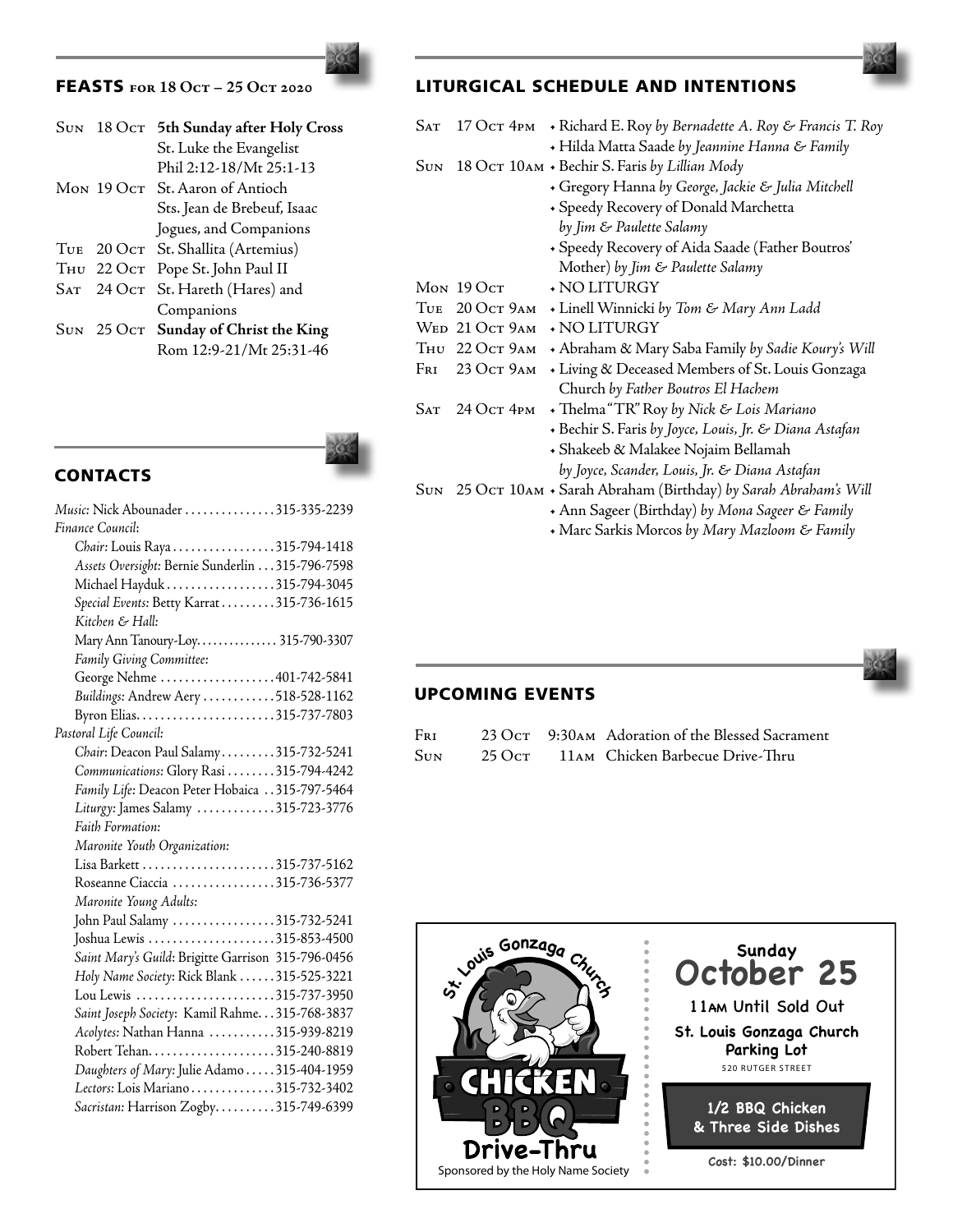### POINTS OF INTEREST

**Divine Liturgies.** We have resumed the public celebration of the Divine Liturgy at 4pm on Saturdays and 10am on Sundays in the Church, and on **Tuesday** through **Friday mornings** at **9am**.

 Anyone attending the Divine Liturgy must wear a facemask or covering, maintain social distancing, and follow the directions of the ushers. The Church is thoroughly cleaned and sanitized after each Divine Liturgy.

 Those who are healthy and well are invited to attend the Divine Liturgy. Those who are vulnerable for any reason should remain at home. Those who are sick or symptomatic for any reason must remain at home.

**Mercy Group**. We have **resumed** the Mercy Group on **Wednesday mornings** at **9:30am** following the Divine Liturgy.

**Adoration of the Blessed Sacrament**. We have **resumed** Adoration of the Blessed Sacrament on **Friday mornings** at **9:30am** following the Divine Liturgy.

**Holy Rosary**. October is the month of the Holy Rosary. Please take some time during this month to pray the Rosary.

**Respect Life Month.** The Catholic Church in United States has designated October as Respect Life Month. During this month please take some time to pray for and work for respect for all human life from natural conception to natural death.

**Blessed Carlo Acutis.** Carlo Acutis was beatified on 10 October 2020 in Assisi, Italy. He was born on 3 May 1991 to a wealthy Italian Family. He was raised in the region of Milan, Italy. He played soccer and video games and knew how to use the computer very well. He attended Mass regularly and brought his parents to Mass with him. He was devoted to the real presence of Christ in the Most Holy Eucharist and developed a website that documented the Eucharistic miracles that have occurred throughout the history of the Church. He was also known for his generosity to the people in need that he encountered on the way to Mass each day. He died on 12 October 2006 at only fifteen years of age, following a two-month battle with Leukemia. His short life, lived during our own lives, is an example for all of us. Please take the time to read more about his life. May his prayers be with us all.

| MONTHLY OPERATIONAL EXPENSES |         |
|------------------------------|---------|
| Salaries and Insurance:      | \$9,875 |
| Maintenance and Utilities:   | \$6,200 |

| Eparchial Assessment:            | \$2,000  |
|----------------------------------|----------|
| <b>Total Monthly Expenses:</b>   | \$18,075 |
| <b>Weekly Collection Needed:</b> | \$4,172  |

# MEMORIALS

### **ALTAR MEMORIALS …**

*Through our gifts at the altar we remember our loved ones:*

- Incense & Charcoal Available
- Bread & Wine Available
- CANDLES Available
- *•* Sanctuary Plants & Flowers In Memory of Ann Sageer *by Mona Sageer & Family*
- Sanctuary Lamp In Memory of Fred J. Mazloom *by Wife, Mary & Children*

*A contribution of \$10.00 will memorialize a loved one for the entire week.*



## VOLUNTEER SCHEDULE

### LECTORS

| $170c$ T $4$ PM                                        | Lou Raya                    |
|--------------------------------------------------------|-----------------------------|
|                                                        | 18 OCT 10AM George Mitchell |
|                                                        |                             |
| $24 \,\mathrm{O} \mathrm{c}$ $4 \mathrm{P} \mathrm{M}$ | Joe Saba                    |
| 25 Ост 10 ам                                           | Jim Salamy                  |



### PARISH STEWARDSHIP

Collections for the week ending 11 October 2020

| 2nd Collection: Fuel & Heat \$374       |
|-----------------------------------------|
| Eparchial Support \$10                  |
| Snow Removal\$10                        |
| World Mission Sunday\$10                |
| Online Contributions-September  \$3,039 |
| Hall Rental\$100                        |
|                                         |
| Contributions\$400                      |
| Total  \$5,475                          |

This Week's Second Collection: World Mission Sunday

Next Week's Second Collection: Snow Removal